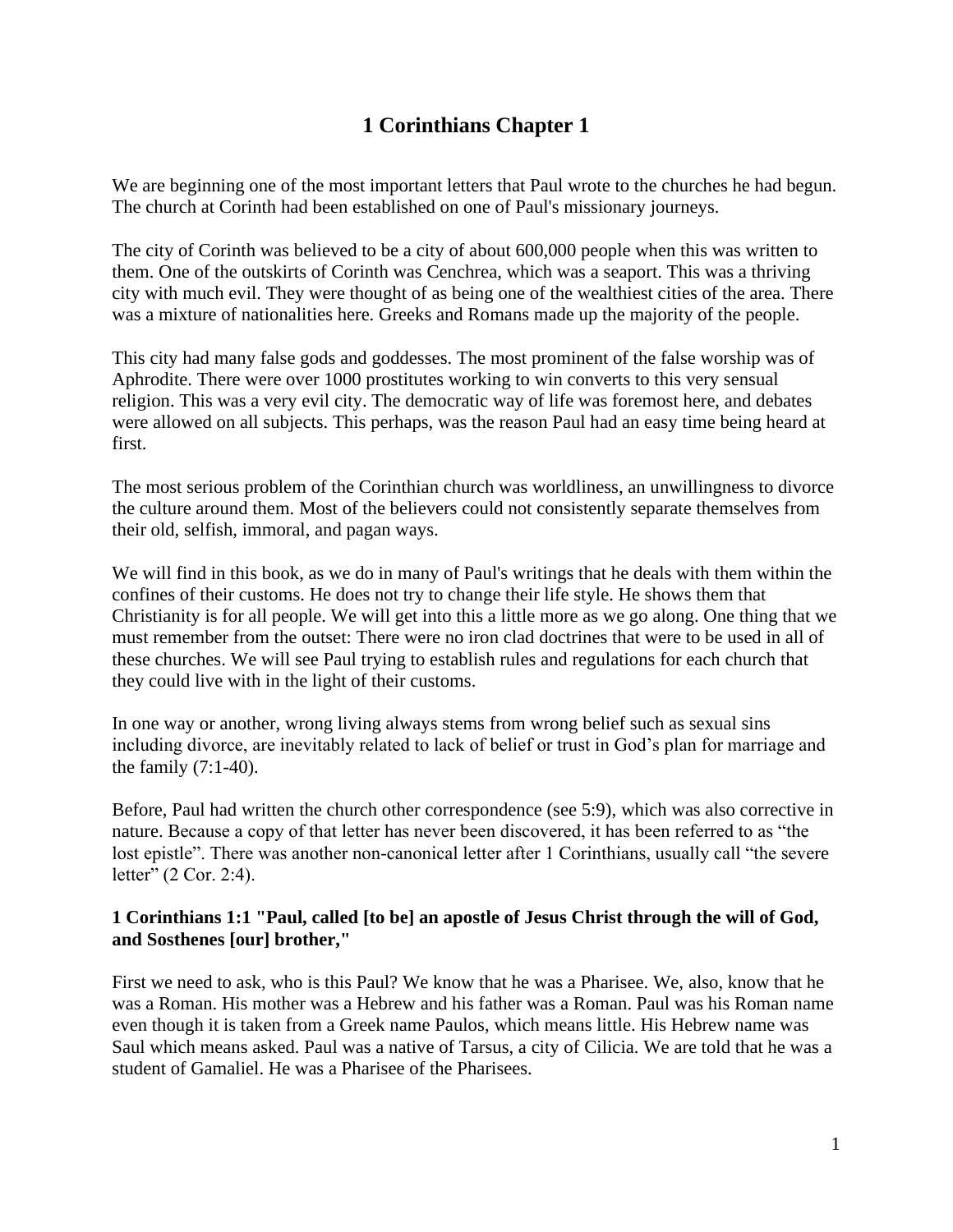He was so against Christianity and its teachings that he persecuted Christians. On his way on one of his many journeys to capture Christians and put them in jail, he encountered the Lord Jesus Christ, in a great and blinding Light. Paul was sought out of God to be an apostle to the Gentiles. Notice, in the verse above that it was God's will for Paul to be an apostle. The word "apostle" means ambassador, messenger, or delegate. It also means, he that is sent. I like the last meaning best. In this case, it means one sent with authority. He had the power of attorney from the Lord Jesus. We must look at who sent him: Jesus Christ.

Sosthenes (of safe strength), had been the ruler of the synagogue at Corinth. The fact that Paul calls him brother makes me believe that he converted to Christianity. On one occasion, he was beaten for bringing Paul before the civil court at Corinth (Acts 18:12-17).

# **1 Corinthians 1:2 "Unto the church of God which is at Corinth, to them that are sanctified in Christ Jesus, called [to be] saints, with all that in every place call upon the name of Jesus Christ our Lord, both theirs and ours:"**

This church had been established on Paul's second missionary journey. Notice that Paul writes this letter to individuals in the church at Corinth.

In other lessons, we have talked about the word "sanctified", meaning set aside for God's purpose. Another meaning is to make holy. Notice how they are made holy. It is in Christ Jesus. The word "Saints" means sacred, blameless or religious. Saints are all, in every place, who call upon the name of Jesus.

### **1 Corinthians 1:3 "Grace [be] unto you, and peace, from God our Father, and [from] the Lord Jesus Christ."**

Grace is one word that is hard to explain, because it is so all forgiving. It means unmerited favor. The grace of God toward man is unexplainable. It is love to the utmost, and I might add, undeserved love.

The grace of God toward man brings great peace because of God's saving grace. The only way to know real peace is in the Lord Jesus. I will just mention in passing, that the Father and Jesus are spoken of separately. Lord Jesus Christ is the true name of Jesus on the earth. Jesus means Savior and Christ means the Anointed One. When you couple that with Lord, you have said a lot. All agree, who are not even Christians that He was the Anointed One. They cannot deny the miracles. The next step is accepting Him as your Savior. The ultimate is when you know Him as your Lord.

# **1 Corinthians 1:4 "I thank my God always on your behalf, for the grace of God which is given you by Jesus Christ;"**

Paul uses this greeting in all of his letters.

Paul feels very grateful to God for the church He allowed him to begin here in Corinth. These people, even though they were sinners, were very receptive to the message God had given them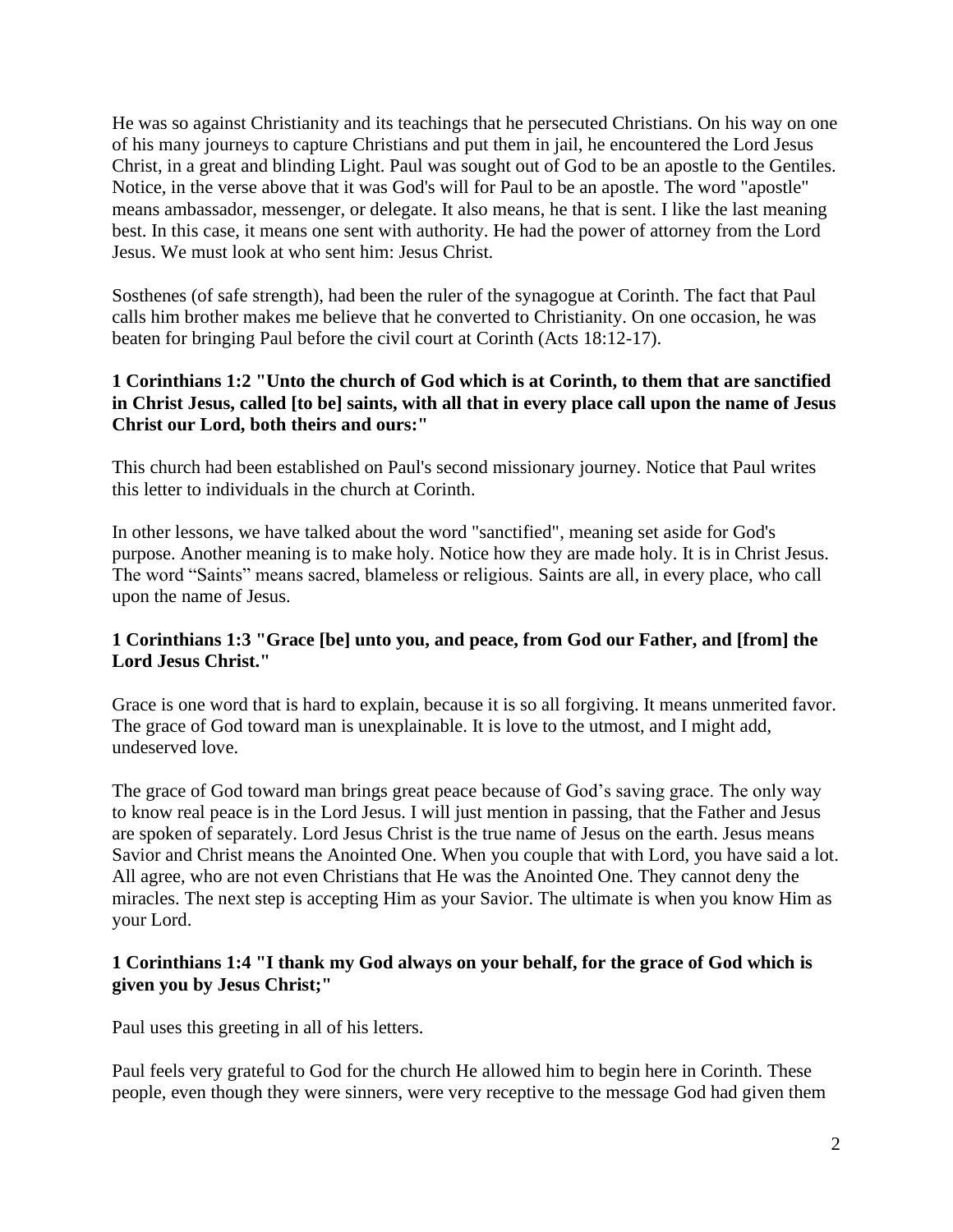through Paul. Paul was always careful to give whatever thanks there was to God. We will find that people who are caught up in sin, and know they are, are easier to reach for God than the educated who want to analyze everything. This is why the Lord Jesus said that harlots and publicans would go into the kingdom quicker than the religious.

Matthew 21:31-32 "Whether of them twain did the will of [his] father? They say unto him, The first. Jesus saith unto them, Verily I say unto you, That the publicans and the harlots go into the kingdom of God before you." "For John came unto you in the way of righteousness, and ye believed him not: but the publicans and the harlots believed him: and ye, when ye had seen [it], repented not afterward, that ye might believe him."

The self-righteous did not even know they needed to repent. The harlots and publicans knew they had sinned, and asked and got forgiveness for their sin.

Note that (in Matt. 21:31), what they are speaking of. This is not the prodigal son (of Luke 15:11), but the parable of the two sons, one who said he would work in the vineyard but didn't and the other who at first said no but then repented and went.

# **1 Corinthians 1:5 "That in every thing ye are enriched by him, in all utterance, and [in] all knowledge;"**

In the present, the believer has everything the Lord has to give and, therefore, everything he needs. The two particular blessings spoken of here, are related to presenting the truth of God's Word.

The only knowledge worth having is that which the Lord sends to us through His Word and is explained to us by His Holy Spirit. We explained that knowledge is accumulated learning. That is the reason it is so important to study the Bible every day.

Utterance: Regarding speaking for God, believers are able to speak when God wants them to because of His enablement. Prayer reaches out for that ability, and diligence in the study of God's Word aids it.

# **1 Corinthians 1:6 "Even as the testimony of Christ was confirmed in you:"**

This is a reference to the moment of salvation when the gospel was heard and believed and settled in the heart. At that moment, the enabling of (verse 4) took place, because the individual became a recipient of the grace of God.

# **1 Corinthians 1:7 "So that ye come behind in no gift; waiting for the coming of our Lord Jesus Christ:"**

This is speaking of the ability to minister in a given area. The fivefold ministry of the church was active here. They were not just sitting around waiting for the coming of the Lord, but were using the gifts of the Spirit that the Lord had given them to help them minister.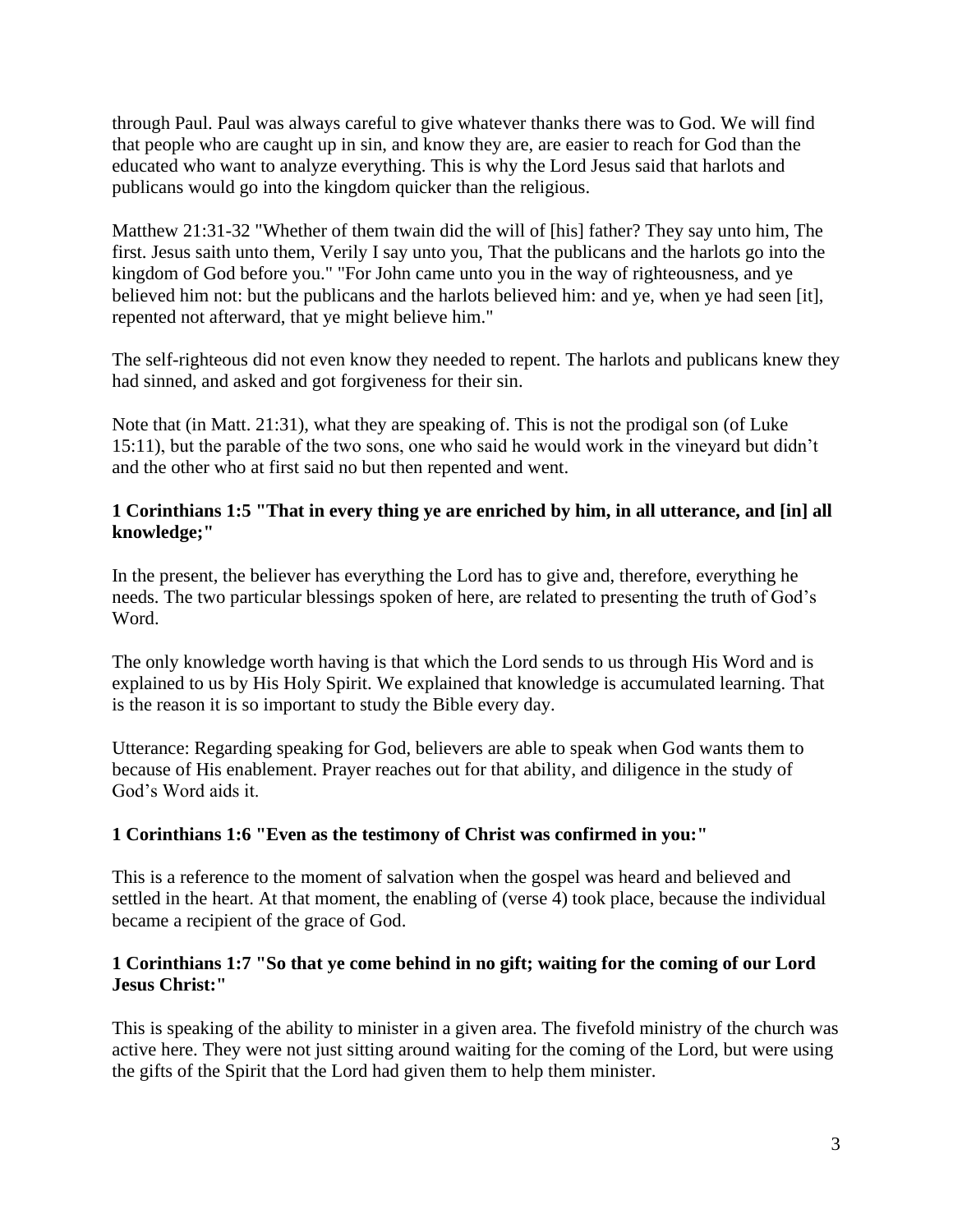"Gift" in Greek is specifically "a gift of grace." While the blessings of speech and knowledge were primarily for evangelizing the lost, the spiritual gifts (chapters 12-14), edify the church. Because these gifts are given to each believer (12:11-12), without regard for maturity or spirituality, the Corinthians, though sinful, had them in full.

Coming or "Revelation" of Christ: Paul looks to the blessing of future grace. At the Lord's second coming, His full glory, honor, and majesty will be revealed in blazing splendor (Rev. 4:11; 5:12), at which time all true believers will be fixed solidly forever as holy and without sin, in full resurrected glory and purity, to live in heaven with God forever.

# **1 Corinthians 1:8 "Who shall also confirm you unto the end, [that ye may be] blameless in the day of our Lord Jesus Christ."**

This is referring to the coming of the Lord for His church, or the Rapture. Not the Day of the Lord which is a term referring to judgment on the ungodly.

"All have sinned and come short of the glory of God". This is speaking of the fact that the penalty for their sin had already been paid by the shed blood of the Lord Jesus Christ. Now, they could come boldly before the throne of God, and they would be just as if they had never sinned. They are blameless, because they are washed in the blood of the Lamb. The day, spoken of here, is judgment day, when we all stand before the Lord to be judged. He will find us not guilty of any sin, if we are His.

# **1 Corinthians 1:9 "God [is] faithful, by whom ye were called unto the fellowship of his Son Jesus Christ our Lord."**

God is faithful: Because of God's sovereign and unchangeable promise, believers are assured of this grace; past, present and future, and will remain saved, assured of future glory at Christ's appearing.

I believe the important word in the Scripture above is fellowship. There are three Scriptures in 1 John that can say this much better than I can.

1 John 1:3 "That which we have seen and heard declare we unto you, that ye also may have fellowship with us: and truly our fellowship [is] with the Father, and with his Son Jesus Christ."

1 John 1:6 "If we say that we have fellowship with him, and walk in darkness, we lie, and do not the truth:"

1 John 1:7 "But if we walk in the light, as he is in the light, we have fellowship one with another, and the blood of Jesus Christ his Son cleanseth us from all sin."

We see a closeness here with the Lord Jesus. Fellowship, in the verse above, means union. God is faithful and will do everything He promised to do. Many are called, but few are chosen. In fact, all are called, but only those who receive Jesus as Savior and Lord are chosen.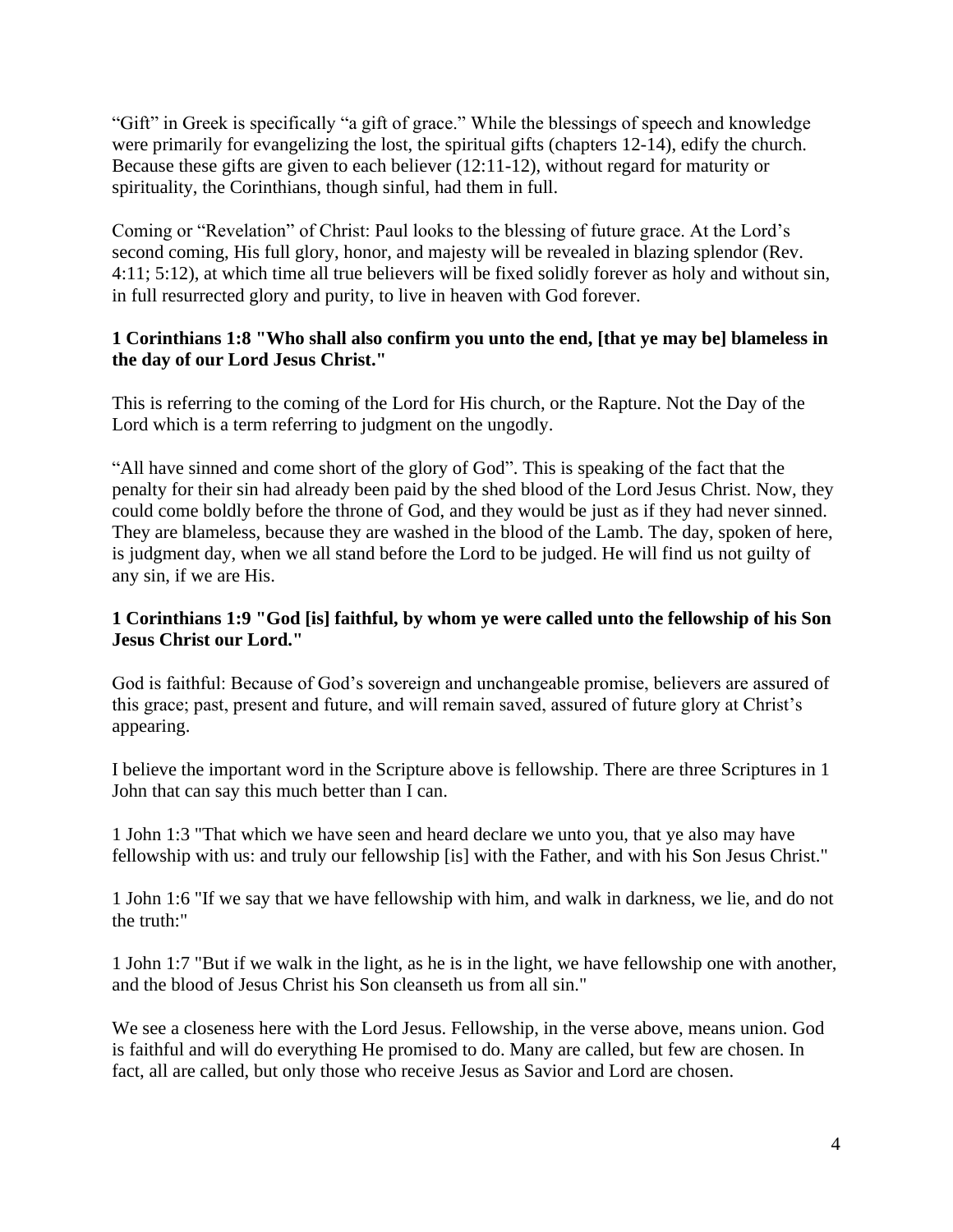## **1 Corinthians 1:10 "Now I beseech you, brethren, by the name of our Lord Jesus Christ, that ye all speak the same thing, and [that] there be no divisions among you; but [that] ye be perfectly joined together in the same mind and in the same judgment."**

We are told that on the day of Pentecost, when the wind of the Spirit came, they are of one accord. Paul has begun to show them of the error in their church. First of all, he explains that they must be together, that division is not what God would have. If they are truly in Christ Jesus, then they would be one in Him. Paul is explaining to them that there is one message from God that saved them, and they must stick with that message.

We have discussed how many times people will hang on to one or two of their habits sometimes when they come to Christianity, and will try to teach that along with Christianity. This is the way false doctrines come into the church. In our day, it is how Christian rock crept into our churches. Even Paul, unwillingly taught things that were a leftover from his teachings by Gamaliel. It is hard to unlearn some things.

# **1 Corinthians 1:11 "For it hath been declared unto me of you, my brethren, by them [which are of the house] of Chloe, that there are contentions among you."**

Chloe was probably a prominent person in the Corinthian church who had written or come to visit Paul in Ephesus to tell him of the factions in the church. It is not known whether Chloe was a man or a woman.

We see from this there are divisions in the church Paul had established in Corinth. Contentions here, means quarrels. This is still going on today.

# **1 Corinthians 1:12 "Now this I say, that every one of you saith, I am of Paul; and I of Apollos; and I of Cephas; and I of Christ."**

Strangely enough this is still going on today in the form of denominations. Some will say I am a Baptist, others say I am a Methodist, others will say I am a Christian. We must be careful not to be a Baptist Christian. We must be a Christian Baptist, if Baptist is our choice of denomination to join. I could have said that of all denominations, not just the Baptist. We must always remember that, we are first a follower of and a believer in the Lord Jesus Christ, and then join whatever denomination best takes care of our needs. We do not join Jesus like you would a club. Christianity is a family. If we are believers in Christ, we are all born into Him. We have a tendency, like these people here, to relate our Christianity to the one who led us to the Lord.

# **1 Corinthians 1:13 "Is Christ divided? was Paul crucified for you? or were ye baptized in the name of Paul?"**

No human leader, not even an apostle, should be given the loyalty that belongs only to the Lord. Such elevation of leaders leads only to contention, disputes, and a divided church.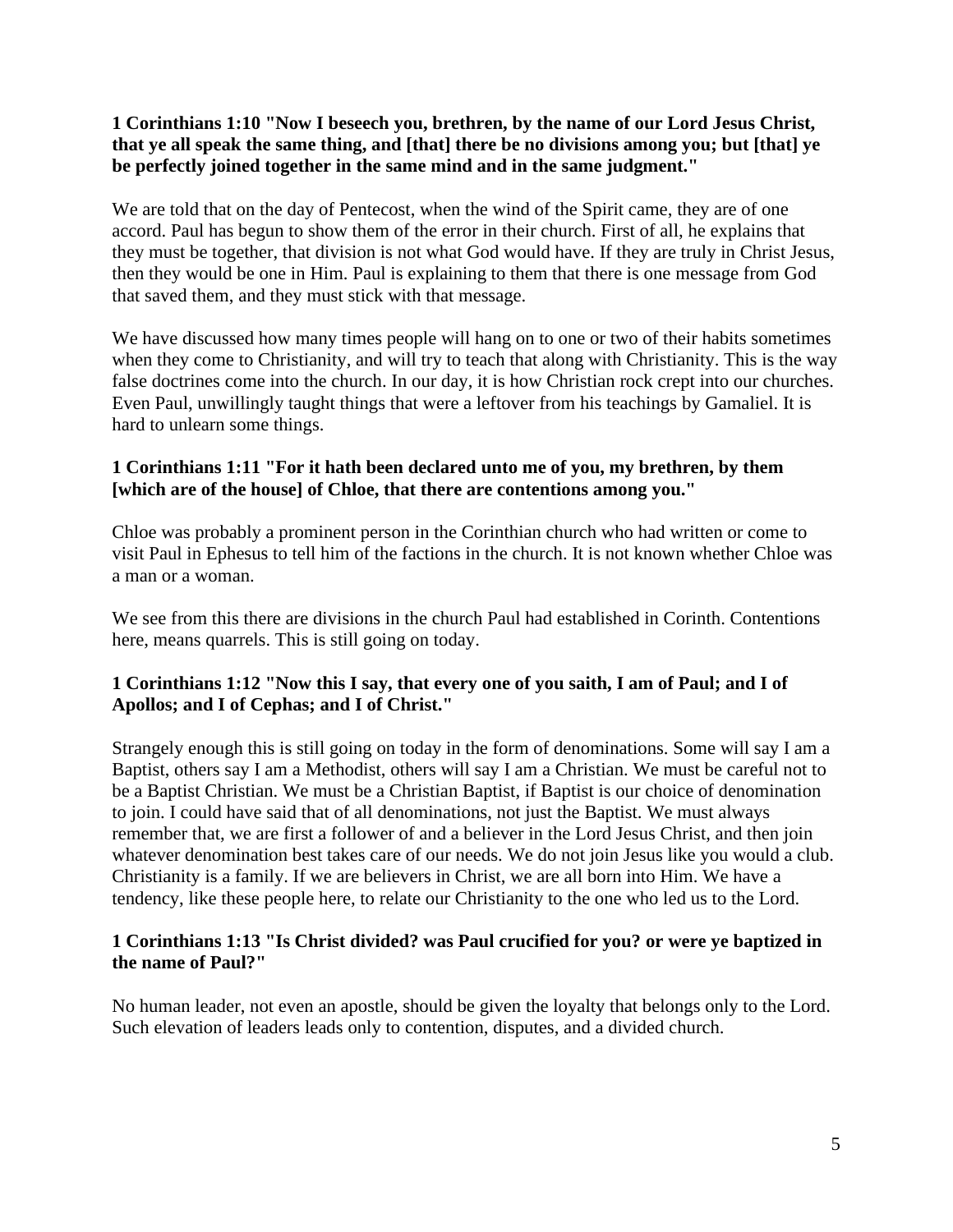Christ is not divided and neither is His body, the church. Paul depreciates his worth in comparison to the Lord Jesus so the answer to this is definitely no! Christ is not divided, then or now.

The message is Christ and Him crucified. Even if Paul, or anyone else other than Jesus had been crucified for you, that would not save you. The only salvation that is real and able to save you, is the salvation the Lord Jesus paid for with His precious spotless blood. Only His blood cleanses from all sin.

## **1 Corinthians 1:14-15 "I thank God that I baptized none of you, but Crispus and Gaius;" "Lest any should say that I had baptized in mine own name."**

We see that Paul did not want them to think of him as Christ. Had they been baptized by him; he is afraid some might confuse that with him being their Savior. Paul is very aware of the dangerous effect it would have if he allowed anyone to worship him.

"Crispus" was the leader of the synagogue in Corinth, who was converted under Paul's preaching (Acts 18:8).

"Gaius": Since Romans was written from Corinth, this man was probably the host referred to (in Romans 16:23a). "Gaius, my host and the host of the whole church, greets you." His full name was most likely "Gaius Titius Justus" and the whole church or congregation met in his house.

## **1 Corinthians 1:16-17 "And I baptized also the household of Stephanas: besides, I know not whether I baptized any other." "For Christ sent me not to baptize, but to preach the gospel: not with wisdom of words, lest the cross of Christ should be made of none effect."**

Nothing is known of this family.

Paul preached the gospel and set up churches where he went. His primary goal was to set up churches complete with believers who would continue to teach the gospel to those he had given the gospel to. Others who were given that responsibility did the baptizing.

Actually, just baptizing someone does not save them. They must hear the message of God and be convicted in their heart. They must repent of their sins and receive their forgiveness. The preaching of the cross of Christ is what saves people. When we are convinced in our heart that Jesus did this for us, and we accept Him as our Substitute for our sin, we will be saved. Salvation comes from believing Jesus in our heart and confessing this with our mouth. (Romans 10:9-10), are the real way to receive the salvation provided for us as a free gift from God.

# **1 Corinthians Chapter 1 Questions**

1. When was the church at Corinth established?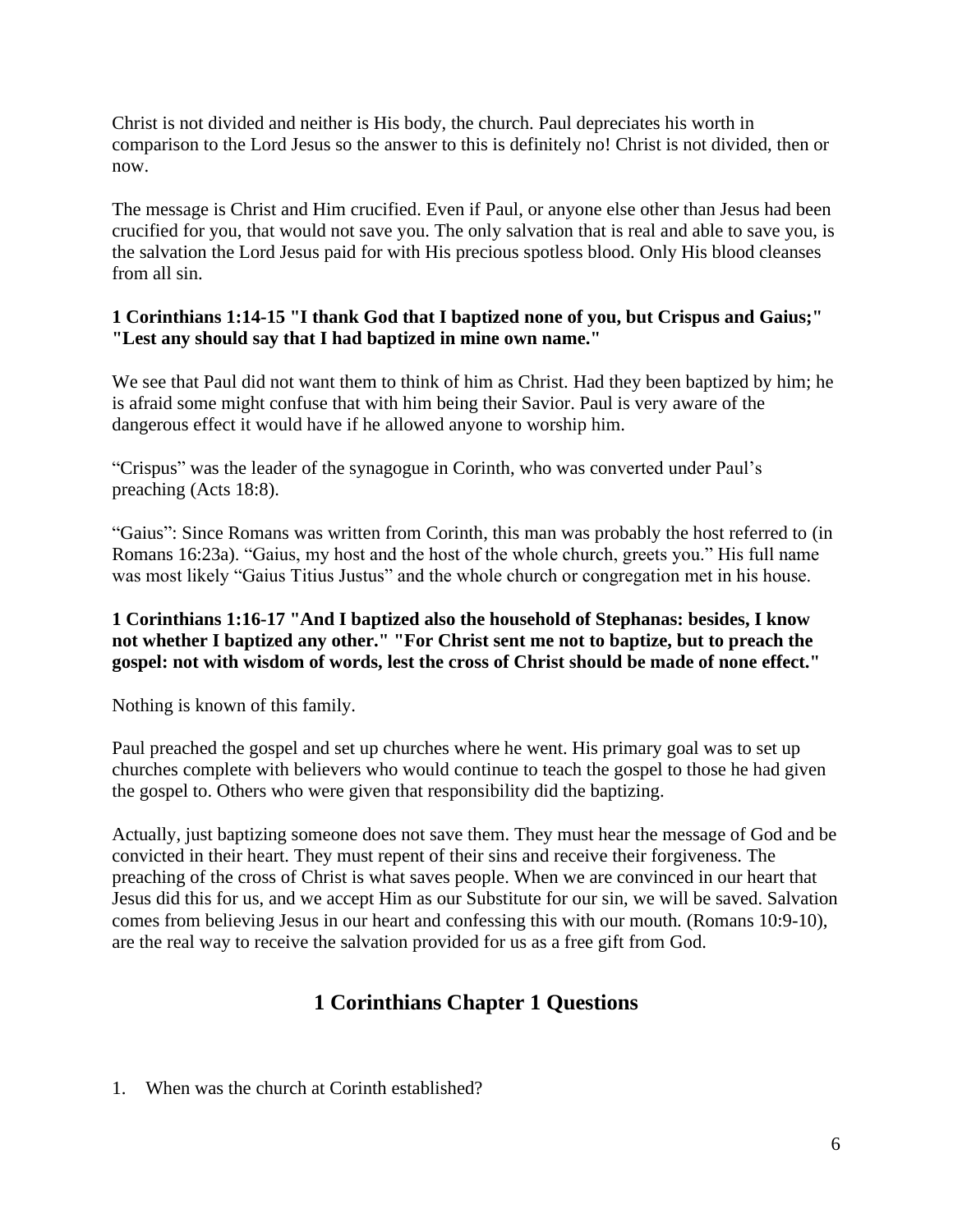- 2. How large was Corinth at this time?
- 3. What seaport city was a suburb of Corinth?
- 4. What was the most prominent of the false worship in Corinth?
- 5. How many prostitutes worked in this false religion at that time?
- 6. What was their governmental way of life?
- 7. Why was it easy for Paul to be heard the first time here?
- 8. What type of doctrine had been established, before the founding of the church at Corinth?
- 9. Who is Paul?
- 10. His \_\_\_\_\_\_\_\_ name was Saul?
- 11. What was his Roman name?
- 12. What did the 2 names mean?
- 13. What was Paul practicing, when he persecuted the Christians?
- 14. What caused Paul to come to Christianity?
- 15. Whose will was it for Paul to be an apostle?
- 16. What does the word "apostle" mean?
- 17. Who had been Paul's teacher?
- 18. Who sent Paul on the missionary journey to Corinth?
- 19. What does Sosthenes mean?
- 20. Who was he?
- 21. What makes us believe he converted to Christianity?
- 22. What does sanctified mean?
- 23. How are they made holy?
- 24. What does saints mean?
- 25. Who are the saints?
- 26. What is grace?